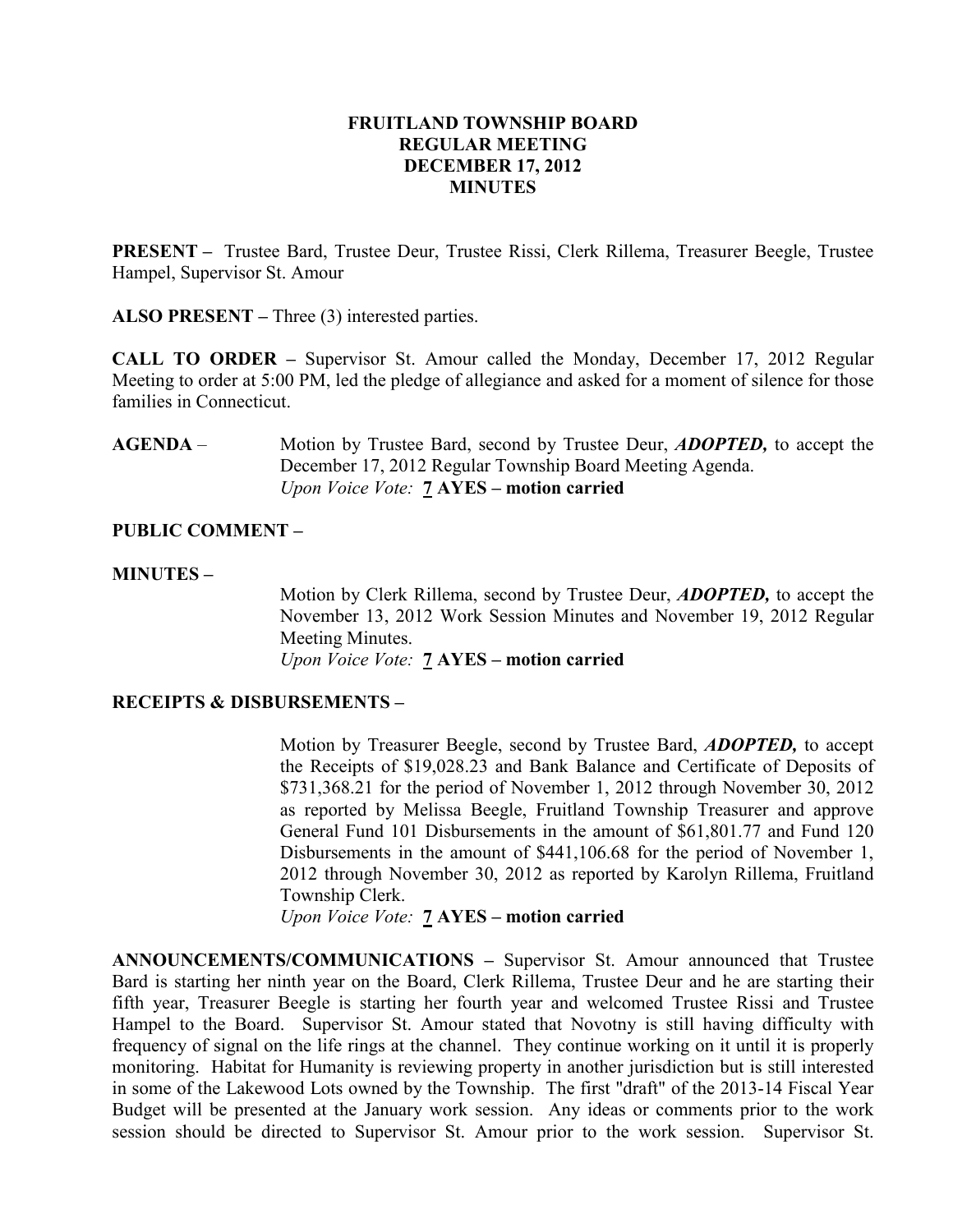Amour responded to the group of Whitehall High Senior students interested in volunteering painting services at the Nestrom Road Park but in their response they stated it would be a spring project. He will meet with them and report the specifics. Letters were written by both the Drain Commissioner and Muskegon County Health Department to two property owners in the Mason Drain District for illicit sewer connections. Communication between the Drain Commissioner and Muskegon County Health Department to the property owner to the east of the Lamos Road End regarding the encroachment on the Partridge Drain may result in the covering of the drain responsible by the easterly property owner. Supervisor St. Amour will keep the Board updated on both Drain Districts as information becomes available. Trustee Deur placed copies of "How to Make Your Home Lead Safe" provided by the Muskegon County Health Department in the lobby for residents to pick up. The drainage issue at the WRLS has been corrected by Scheid Plumbing, Heating & Cooling. A blocked drain was located and flushed. Correspondence from resident, Mr. McCabe, was given to all Board members. Mr. McCabe is dissatisfied with information on his record card. It states that on the new construction at 4486 Orshal Road that he is currently working on "aluminum/vinyl" when in fact it is not sided at all. Supervisor St. Amour has communicated with Assessor Bowen about this information. She has consulted with our software provider and it is a program that is preprogrammed with dropdowns. That particular selection offers wood/shingle, aluminum/vinyl, or brick only. Mr. McCabe is dissatisfied with that response. Supervisor St. Amour receives numerous calls/voice mails daily from Mr. McCabe requesting often times the same information.

# COMMITTEE/BOARD UPDATES –

• Parks & Recreation Commission – Supervisor St. Amour stated that Trustee Hampel will serve as our liaison for the Board and Parks & Recreation Commission. Mary Josephson and Lynn Knopf were appointed at the December 10, 2012 Work Session as Commissioners to fill the two vacancies. Their term will end November 2014 in which they could run again in the General Election.

> Motion by Treasurer Beegle, second by Trustee Bard, **ADOPTED**, to change the Monday, January 14, 2013 work session from 10:00 AM to 4:00 PM and have a joint meeting with the Parks & Recreation Commission Monday, January 14, 2013 at 5:00 PM. Upon Voice Vote: 7 AYES – motion carried

• Planning Commission – Trustee Deur reported that a Public Hearing will be held at the January Planning Commission meeting on Article III, General Provisions, Section 3.07 Projections Into Yards (D). Minor language changes for the setback requirements for roof eaves are being proposed. Also part of the Public Hearing will be to propose amendments in the Zoning Districts Site Development Standards regarding Side Yard Setback. An Ordinance on Prohibiting Medical Marihuana Dispensaries and Related Penalties for Violation of this Ordinance was forwarded to the Board of Trustees. A Public Hearing is scheduled on Tuesday, January 22, 2013 at 5:00 PM to consider adoption of the Regulatory Ordinance.

> Motion by Trustee Deur, second by Trustee Bard, **ADOPTED**, to extend our Medical Marihuana Moratorium which currently expires January 31, 2013 to March 31, 2013 which is an additional 60 days. Upon Voice Vote: 7 AYES – motion carried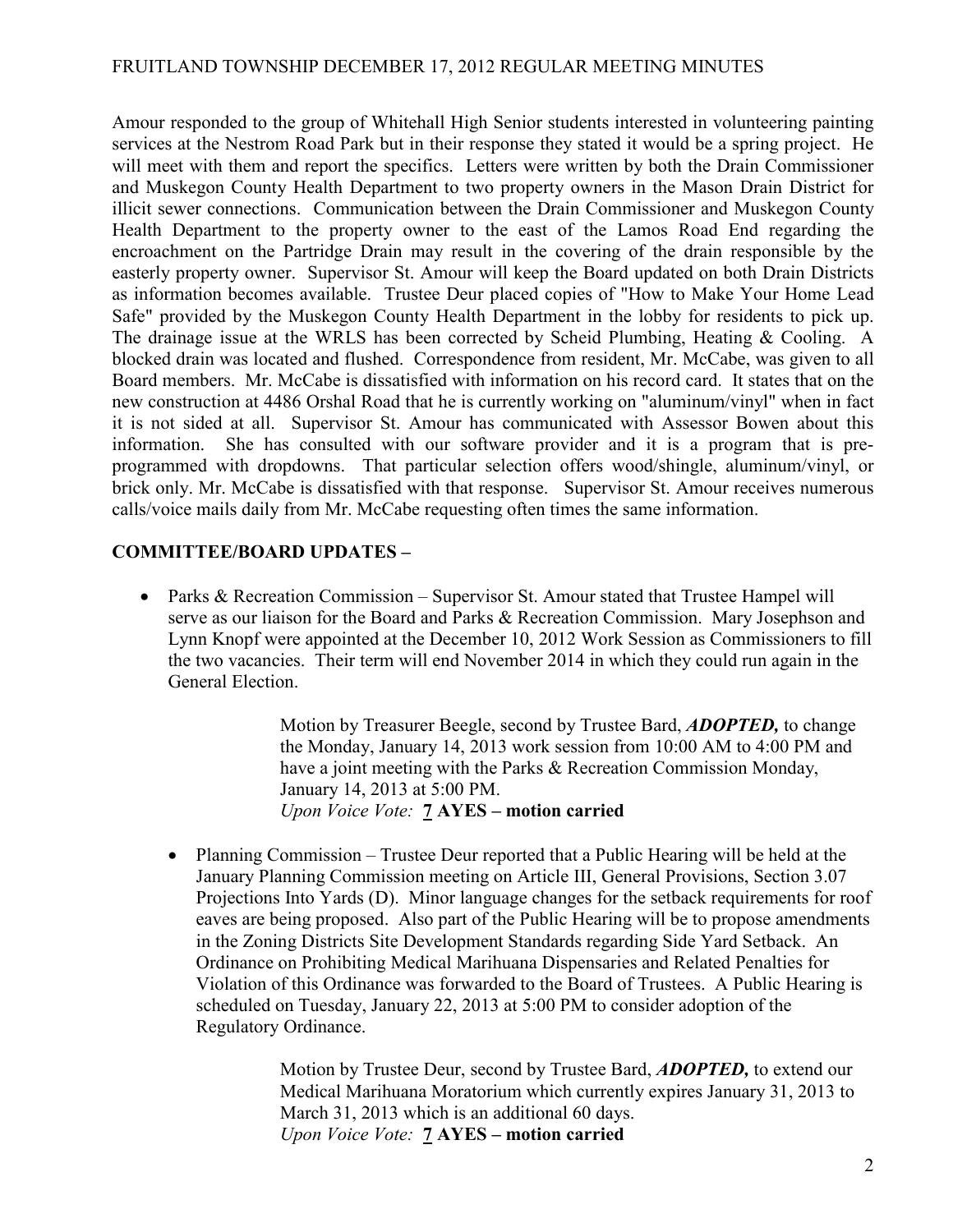- Citizens Advisory Wireless Committee Trustee Deur reported a meeting with Ray Leppien of miSpot recently. miSpot is currently working on 4G wireless networks in over 30 sites in Michigan. Additional areas may be sought after February and Fruitland Township could be considered but the expense of running the fiber is still an issue. Trustee Deur will report all updates as he is informed.
- White Lake Community Library -

Motion by Clerk Rillema, second by Trustee Bard, ADOPTED, to re-appoint Sally Schwartz to continue serving as our Representative on the White Lake Community Library Board for another term beginning January 1, 2013 through December 31, 2016. Upon Voice Vote: 7 AYES – motion carried

• Duck Creek Watershed Assembly - Trustee Rissi reported that she met with Steve Coverly and Supervisor St. Amour to review the draft of the Water Quality Protection Policy Zoning, Planning & Master Plan for the Duck Creek Watershed. There is a lot of information provided in the plan which will be shared with the Duck Creek Watershed Assembly and eventually presented to our Board for its review.

# OLD BUSINESS –

- 1. Ordinance Enforcement Supervisor St. Amour reported various ordinance enforcement cases in the township. Several are on monthly checks and appear to be making progress.
- 2. Murray Road and Todd Road Projects Supervisor St. Amour stated that Attorney Even, MCRC Managing Director Hulka and himself met and discussed the process of special assessment for Murray Road. A Citizens Advisory Committee will be appointed to discuss the proposed project. Postcards will be sent to all property owners that utilize Murray Road for property driveway access around mid-January. If percentage is favorable, public hearings would then be scheduled, a petition for special assessment filed and work scheduled.

Motion by Supervisor St. Amour, second by Trustee Deur, **ADOPTED**, to approve the Supervisor to appoint Charles Deupree, Irene Pierson, Brian Lernowich and Ted Boers to the Murray Road Citizen's Advisory Committee. Upon Voice Vote: **7 AYES** – motion carried

3. Ordinance Review - Clerk Rillema explained that Resolution 2012-21 added language that the Building Official/Inspector was being added as an Ordinance Enforcement Officer.

#### FRUITLAND TOWNSHIP RESOLUTION 2012-21

#### APPOINTMENT OF ORDINANCE ENFORCEMENT OFFICERS AND ORDINANCE ENFORCEMENT BUREAU CLERK

WHEREAS, A resolution providing for the appointment of a Bureau Clerk to be responsible for the administration of the Township Ordinance Enforcement Bureau and to appoint persons to the office of Ordinance Enforcement Officer for such terms as set forth herein;

NOW, THEREFORE, BE IT RESOLVED, by the Board of Trustees of Fruitland Township that the Township Clerk is hereby appointed to the office of Bureau Clerk for the Township Ordinance Enforcement Bureau and is granted all such authority as allowed by law and further the following township employees are hereby appointed as Ordinance Enforcement Officers: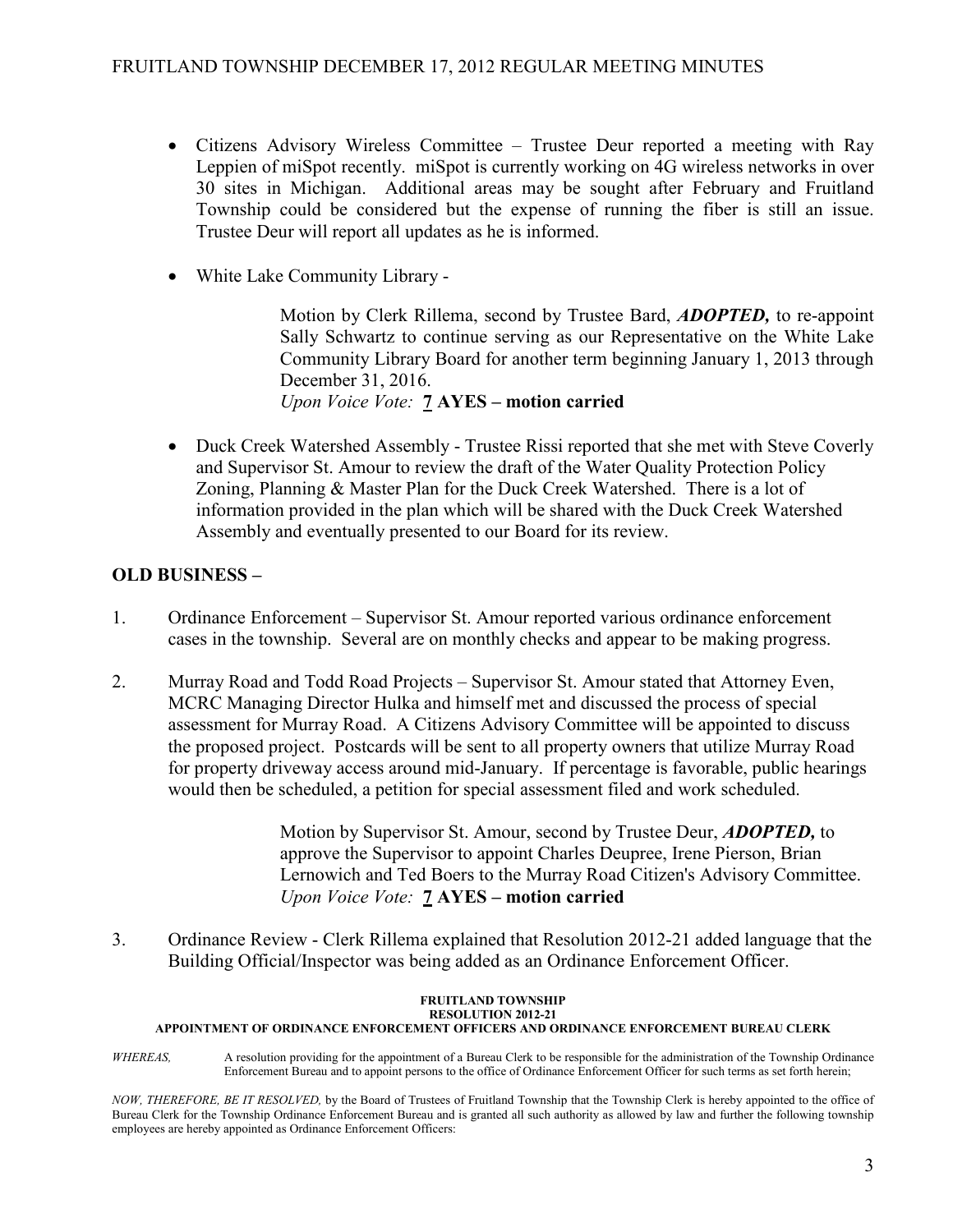The Township Supervisor The Township Clerk The Township Zoning Administrator The Building Official/Inspector

Each Ordinance Enforcement Officer is hereby authorized to enforce all Ordinances of the Township of Fruitland, whether heretofore or hereafter enacted, and whether such Ordinances specifically designated a different official to enforce the same or do not designate any particular enforcing officer all as set forth in the Township's Ordinance Enforcement Officer Ordinance. This resolution in adopted pursuant to MCL 41.2.

Motion by Clerk Rillema, second by Supervisor St. Amour, ADOPTED, Resolution 2012-21 Appointment of Ordinance Enforcement Officers and Ordinance Enforcement Bureau Clerk.

Upon a roll call vote, with all members present, the members voted as follows: "AYE": Trustee Bard, Trustee Deur, Trustee Rissi, Clerk Rillema, Treasurer Beegle, Trustee Hampel, Supervisor St. Amour "NAY": None

"ABSENT": None

BE IT RESOLVED THAT, Resolution 2012-21, Appointment of Ordinance Enforcement Officers and Ordinance Enforcement Bureau Clerk was adopted at the December 17, 2012 Regular Meeting of the Township of Fruitland.

> Karolyn Rillema, Clerk Township of Fruitland

Date: December 17, 2012

### NEW BUSINESS –

### 1. Fred Meijer Berry Junction Rail Trail Commission -

#### FRUITLAND TOWNSHIP RESOLUTION 2012-22 FRED MEIJER BERRY JUNCTION RAIL TRAIL COMMISSION

WHEREAS, the Fred Meijer Berry Rail Trail Commission has a phase II plan in place to extend the existing trail, and;

- WHEREAS, the phase II plan includes extension into the townships of Dalton, Muskegon Charter, Laketon and the City of North Muskegon, and;
- WHEREAS, the Fred Meijer Berry Junction Rail Trail Commission wishes to collaborate with the County of Muskegon in grant application efforts, and;

NOW, THEREFORE, BE IT RESOLVED, that Fruitland Township supports the Fred Meijer Berry Junction Rail Trail Commission working in collaboration with the County of Muskegon in pursuing grants for phase II of the trail.

Motion by Clerk Rillema, second by Treasurer Beegle, ADOPTED, Resolution 2012-22 Fred Meijer Berry Junction Rail Trail Commission.

Upon a roll call vote, with all members present, the members voted as follows: "AYE": Trustee Hampel, Treasurer Beegle, Clerk Rillema, Trustee Rissi, Trustee Deur, Trustee Bard, Supervisor St. Amour "NAY": None "ABSENT": None

BE IT RESOLVED THAT, Resolution 2012-22, Fred Meijer Berry Junction Rail Trail Commission was adopted at the December 17, 2012 Regular Meeting of the Township of Fruitland.

 Karolyn Rillema, Clerk Township of Fruitland

Date: December 17, 2012

2. White Lake Senior Center Invoice -

 Motion by Clerk Rillema, second by Trustee Hampel, ADOPTED, to authorize the Clerk to make payment to White Lake Senior Center in the amount of \$1000.00.

Roll Call Vote: Trustee Bard AYE, Trustee Deur AYE, Trustee Rissi AYE, Clerk Rillema AYE, Treasurer Beegle AYE, Trustee Hampel AYE, Supervisor St. Amour AYE